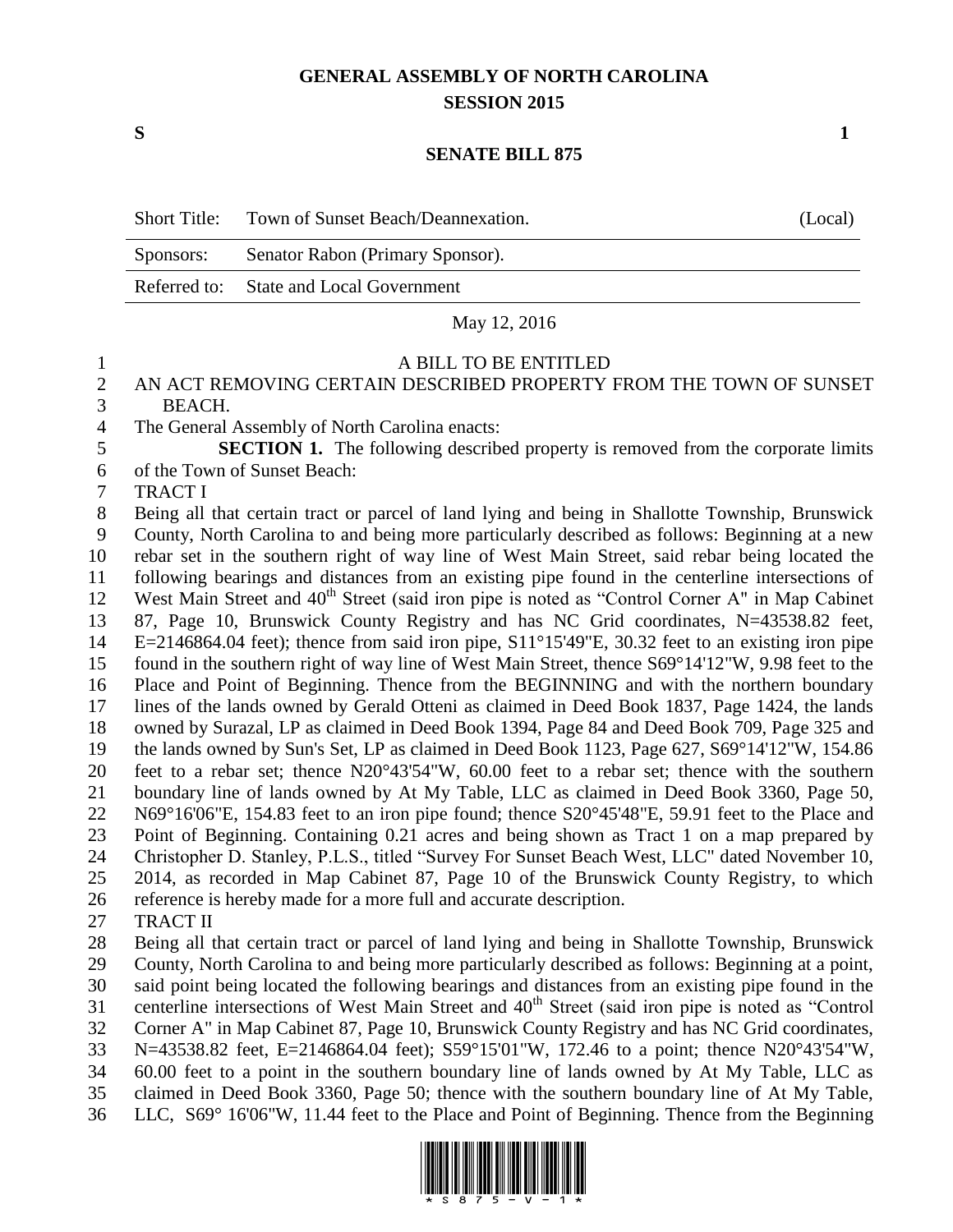#### **General Assembly Of North Carolina Session 2015**

 and with the approximate extension of the southern boundary line of the lands claimed by At My House, LLC, S69°16'06"W, for approximately 1,758 feet to a point in the eastern boundary line of the lands claimed by State of North Carolina as recorded in Deed Book 1537, Page 375 (Reference Map Cabinet 25, Page 232 of the Brunswick County Registry; thence with the eastern boundary line of State of North Carolina S01°42'41"W, for approximately 745 feet to a point in a mean high water line; thence northeasterly with the mean high water line the following bearings and distances: N52°26'45"E, 8.92 feet to a point; thence S80°49'24"E, 18.83 feet to a point; thence N59°56'27"E, 19.65 feet to a point; thence N66°1432"E, 19.06 feet to a point; thence S56°20'27"E, 17.23 feet to a point; thence N35°32'45"E, 11.62 feet to a point; thence N05°22'14"W, 18.25 feet to a point; thence N04°12'26"W, 10.09 feet to a point; thence N32°04'44"E, 14.97 feet to a point; thence N54°13'16"E, 12.31 feet to a point; thence S48°34'16"E, 13.09 feet to a point; thence S60°50'19"E, 9.40 feet to a point; thence S53°46'23"E, 4.24 feet to a point; thence S26°09'16"E, 14.81 feet to a point; thence S77°13'58"E, 11.53 feet to a point; thence N89°14'47"E, 15.22 feet to a point; thence N89°38'38"E, 18.78 feet to a point; thence N59°57'25"E, 7.21 feet to a point; thence S76°29'06"E, 18.53 feet to a point; thence N62°39'45"E, 14.19 feet to a point; thence N20°28'30"E, 3.61 feet to a point; thence N76°25'58"E, 25.38 feet to a point; thence N53°30'00"E, 6.88 feet to a point; thence N59°58'41"E, 28.02 feet to a point; thence N59°04'39"E, 31.96 feet to a point; thence N60°47'46"E, 33.38 feet to a point; thence N 58°51'27"E, 29.71 feet to a point; thence N57°17'14"E, 34.25 feet to a point; thence N58°25'44"E, 41.56 feet to a point; thence N51°25'53"E, 29.86 feet to a point; thence N47°29'48"E, 31.66 feet to a point; thence N44°09'42"E, 30.97 feet to a point; thence N45°49'25"E, 28.70 feet to a point; thence N39°40'41"E, 30.94 feet to a point; thence N38°38'25"E, 31.05 feet to a point; thence N45°13'16"E, 34.04 feet to a point; thence N37°35'33"E, 28.84 feet to a point; thence N36°52'20"E, 30.86 feet to a point; thence N40°37'28"E, 29.10 feet to a point; thence N32°01'31"E, 19.46 feet to a point; thence N23°00'04"E, 26.95 feet to a point; thence N06°32'31"W, 29.19 feet to a point; thence N22°58'22"W, 9.52 feet to a point; thence N74°37'53"E, 13.53 feet to a point; thence N71°13'09"E, 19.51 feet to a point; thence N82°17'18"E, 31.87 feet to a point; thence N68°07'38"E, 31.14 feet to a point; thence N52°12'25"E, 34.41 feet to a point; thence N41°14'34"E, 21.69 feet to a point; thence N80°10'14"E, 22.40 feet to a point; thence S72°34'35"E, 28.77 feet to a point; thence N47°04'11"E, 25.17 feet to a point; thence N51°15'39"E, 43.37 feet to a point; thence N52°13'39"E, 21.00 feet to a point; thence N32°11'31"E, 19.33 feet to a point; thence N23°19'23"W, 30.12 feet to a point; thence N07°14'03"E, 22.45 feet to a point; thence N21°10'33"W, 17.07 feet to a point; thence N25°07'24"E, 19.97 feet to a point; thence N41°37'33"E, 32.28 feet to a point; thence N63°10'17"E, 34.95 feet to a point; thence N69°27'58"E, 34.50 feet to a point; thence N82°37'31"E, 33.94 feet to a point; thence N68°18'20"E, 28.19 feet to a point; thence N60°56'56"E, 20.56 feet to a point; thence N76°20'28"E, 30.34 feet to a point; thence S80°13'00"E, 25.28 feet to a point; thence S88°04'14"E, 28.01 feet to a point; thence S86°50'59"E, 29.20 feet to a point; thence N72°03'40"E, 19.68 feet to a point; thence N80°21'39"E, 21.66 feet to a point; thence N75°01'49"E, 21.38 feet to a point; thence N54°00'58"E, 19.60 feet to a point; thence N66°20'34"E, 24.38 feet to a point; thence N70°26'49"E, 21.60 feet to a point; thence N56°54'30"E, 31.39 feet to a point; thence N48°50'53"E, 33.05 feet to a point; thence N54°37'12"E, 25.78 feet to a point; thence N79°47'22"E, 14.39 feet to a point; thence N52°07'15"E, 18.88 feet to a point; thence N47°36'52"E, 29.40 feet to a point; thence N24°13'12"E, 26.31 feet to a point; thence N30°46'51"E, 25.98 feet to a point; thence N22°41'06"E, 17.93 feet to a point; thence N66°18'30"E, 18.02 feet to a point; thence N10°19'12"E, 8.14 feet to a point; thence N32°41'35"W, 21.15 feet to a point; thence N22°35'34"W, 43.57 feet to a point; thence 'N54°35'04"W, 11.49 feet to a point; thence N34°51'38"W, 15.53 feet to a point; thence N19°11'43"W, 86.90 feet to a point; thence N19°19'51"W, 49.61 feet to a point; thence N01°41'40"W, 20.79 feet to a point; thence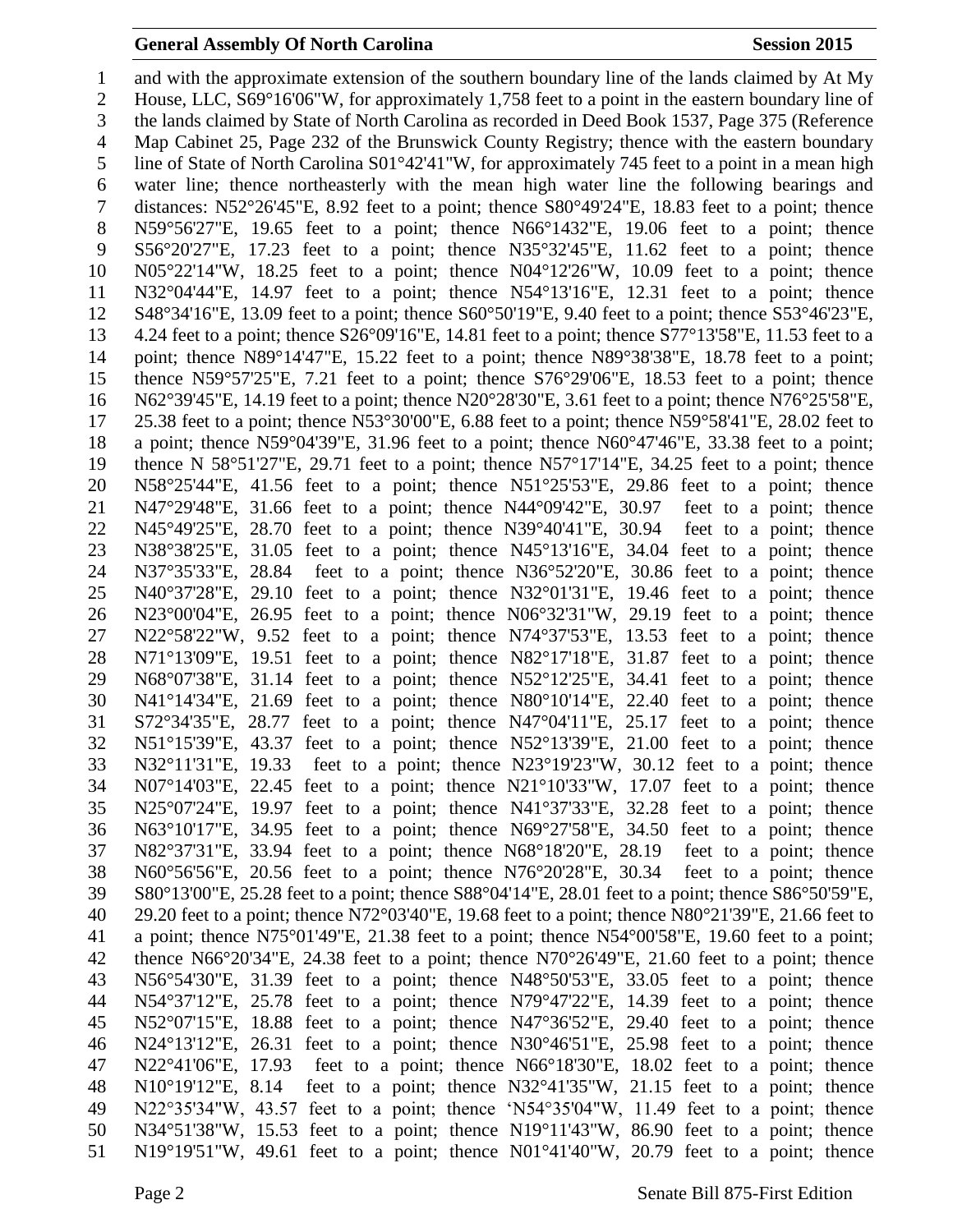## **General Assembly Of North Carolina Session 2015**

- N09°34'15"E, 25.66 feet to a point; thence N05°23'47"E, 38.75 feet to the Place and Point of
- Beginning. Containing approximately 18 acres and being partically shown on a map prepared by
- Christopher D. Stanley, P.L.S., dated June 18, 2014, to which reference is hereby made for a more
- full and accurate description
- TRACT III

 Being all that certain tract or parcel of land lying and being in Shallotte Township, Brunswick County, North Carolina to and being more particularly described as follows: Beginning at a new rebar set, said rebar being located the following bearings and distances from an existing pipe 9 found in the centerline intersections of West Main Street and 40<sup>th</sup> Street (said iron pipe is noted as "Control Corner A" in Map Cabinet 87, Page 10, Brunswick County Registry and has NC Grid coordinates, N=43538.82 feet, E=2146864.04 feet); S59°15'01"W, 172.46 feet to the Place and Point of Beginning. Thence from the Point of Beginning and with the northern boundary line of the lands owned by Sun's Set, LP as claimed in Deed Book 1123, Page 627, S69°16'06"W, 35.17 feet to a point; thence with the eastern boundary line of the lands claimed by Sun's Set, LP, S20°43'54"E, 974.94 feet to the mean high water line of the Atlantic Ocean; thence with the mean high water line of the Atlantic Ocean the following bearings and distances, S64°16'53"W, 65.56 feet to a point; thence S65°09'19"W, 90.06 feet to a point; thence; S65°40'34"W, 90.77 feet to a point; thence; S64°13'12"W, 91.01 feet to a point; thence S63°56'33"W, 90.89 feet to a point; thence S62°23'02"W, 88.83 feet to a point; thence S61°44'58"W, 90.45 feet to a point; thence S61°50'54"W, 88.64 feet to a point; thence S64°07'23"W, 94.29 feet to a point; thence S63°16'35"W, 95.07 feet to a point; thence S63°40'50"W, 96.07 feet to a point; thence S63°18'05W, 94.64 feet to a point; thence S62°55'46"W, 97.30 feet to a point; thence S62°52'02W, 94.30 feet to a point; thence S62°48'31"W, 94.15 feet to a point; thence S64°17'42"W, 92.41 feet to a point; thence S61°38'40"W, 91.18 feet to a point; thence S64°01'29"W, 96.61 feet to a point; thence S62°14'45"W, 94.99 feet to a point; thence S61°00'18"W, 94.32 feet to a point; thence S61°18'58"W, 95.28 feet to a point; thence S63°26'23"W, 8.68 feet to a point in the mean high water line of the Atlantic Ocean; thence leaving the mean high water line of the Atlantic Ocean, N00°01'00"E, 296.50 feet to a point; thence N01°41'04"E, 201.07 feet to a concrete monument found; thence N02°18'20"E, 31.15 feet to an existing iron pipe found; thence N01°42'41"E, 64.80 feet to a point in a mean high water line; thence northeasterly with the mean high water line the following bearings and distances: N52°26'45"E, 8.92 feet to a point; thence S80°49'24"E, 18.83 feet to a point; thence N59°56'27"E, 19.65 feet to a point; thence N66°1432"E, 19.06 feet to a point; thence S56°20'27"E, 17.23 feet to a point; thence N35°32'45"E, 11.62 feet to a point; thence N05°22'14"W, 18.25 feet to a point; thence N04°12'26"W, 10.09 feet to a point; thence N32°04'44"E, 14.97 feet to a point; thence N54°13'16"E, 12.31 feet to a point; thence S48°34'16"E, 13.09 feet to a point; thence S60°50'19"E, 9.40 feet to a point; thence S53°46'23"E, 4.24 feet to a point; thence S26°09'16"E, 14.81 feet to a point; thence S77°13'58"E, 11.53 feet to a point; thence N89°14'47"E, 15.22 feet to a point; thence N89°38'38"E, 18.78 feet to a point; thence N59°57'25"E, 7.21 feet to a point; thence S76°29'06"E, 18.53 feet to a point; thence N62°39'45"E, 14.19 feet to a point; thence N20°28'30"E, 3.61 feet to a point; thence N76°25'58"E, 25.38 feet to a point; thence N53°30'00"E, 6.88 feet to a point; thence N59°58'41"E, 28.02 feet to a point; thence N59°04'39"E, 31.96 feet to a point; thence N60°47'46"E, 33.38 feet to a point; thence N 58°51'27"E, 29.71 feet to a point; thence N57°17'14"E, 34.25 feet to a point; thence N58°25'44"E, 41.56 feet to a point; thence N51°25'53"E, 29.86 feet to a point; thence N47°29'48"E, 31.66 feet to a point; thence N44°09'42"E, 30.97 feet to a point; thence N45°49'25"E, 28.70 feet to a point; thence N39°40'41"E, 30.94 feet to a point; thence N38°38'25"E, 31.05 feet to a point; thence N45°13'16"E, 34.04 feet to a point; thence N37°35'33"E, 28.84 feet to a point; thence N36°52'20"E, 30.86 feet to a point; thence N40°37'28"E, 29.10 feet to a point; thence N32°01'31"E, 19.46 feet to a point; thence N23°00'04"E, 26.95 feet to a point; thence N06°32'31"W, 29.19 feet to a point; thence N22°58'22"W, 9.52 feet to a point; thence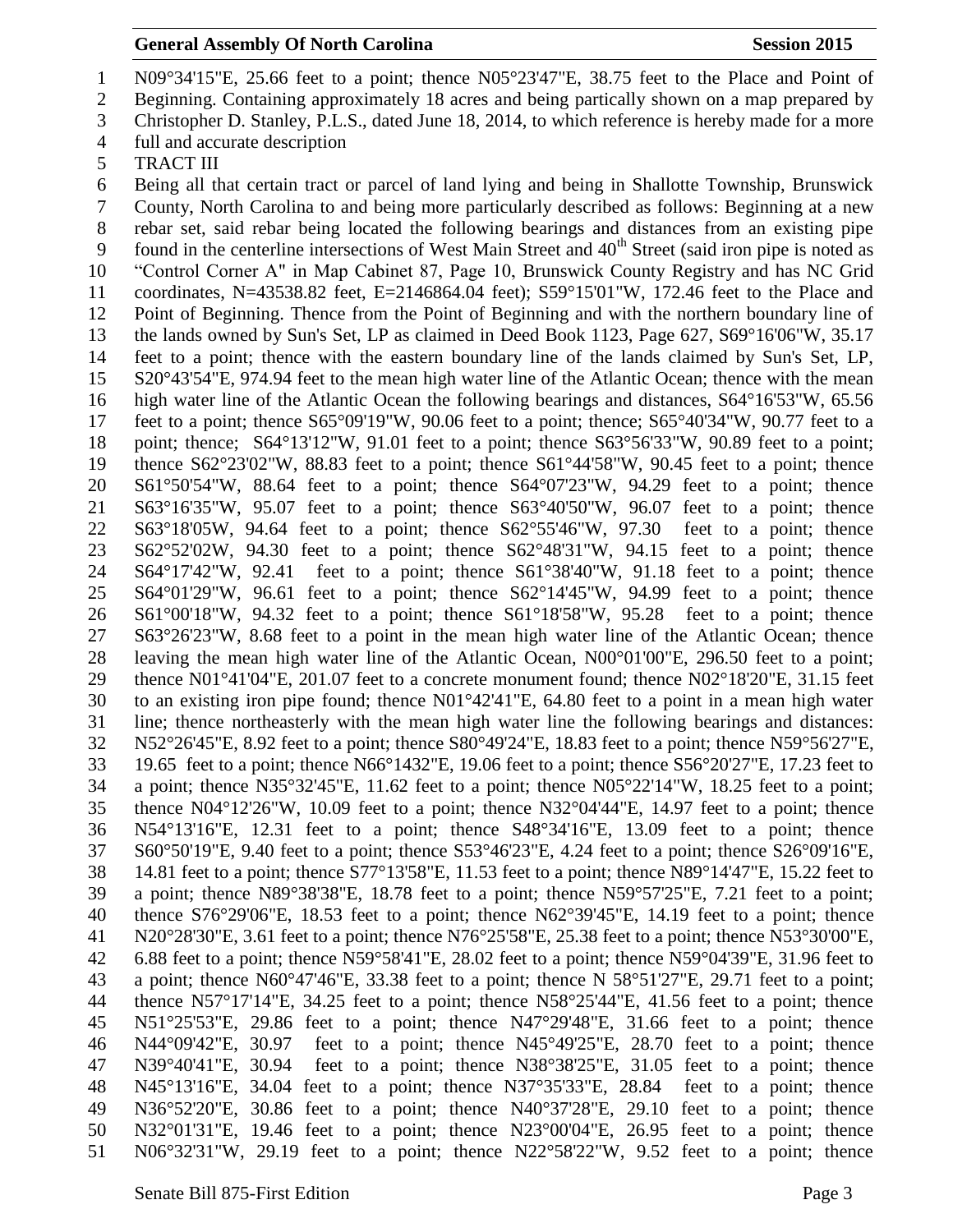|                | <b>General Assembly Of North Carolina</b>                                                                   | <b>Session 2015</b> |
|----------------|-------------------------------------------------------------------------------------------------------------|---------------------|
| $\mathbf{1}$   | N74°37'53"E, 13.53 feet to a point; thence N71°13'09"E, 19.51 feet to a point; thence                       |                     |
| $\overline{2}$ | N82°17'18"E, 31.87 feet to a point; thence N68°07'38"E, 31.14 feet to a point; thence                       |                     |
| 3              | N52°12'25"E, 34.41 feet to a point; thence N41°14'34"E, 21.69 feet to a point; thence                       |                     |
| $\overline{4}$ | N80°10'14"E, 22.40 feet to a point; thence $S72^{\circ}34'35''E$ , 28.77 feet to a point; thence            |                     |
| 5              | $N47^{\circ}04'11''E$ , 25.17 feet to a point; thence $N51^{\circ}15'39''E$ , 43.37 feet to a point; thence |                     |
| 6              | N52°13'39"E, 21.00 feet to a point; thence N32°11'31"E, 19.33 feet to a point; thence                       |                     |
| $\tau$         | $N23^{\circ}19'23''W$ , 30.12 feet to a point; thence $N07^{\circ}14'03''E$ , 22.45 feet to a point; thence |                     |
| $8\,$          | $N21^{\circ}10'33''W$ , 17.07 feet to a point; thence $N25^{\circ}07'24''E$ , 19.97 feet to a point; thence |                     |
| 9              | N41°37'33"E, 32.28 feet to a point; thence N63°10'17"E, 34.95 feet to a point; thence                       |                     |
| 10             | N69°27'58"E, 34.50 feet to a point; thence N82°37'31"E, 33.94 feet to a point; thence                       |                     |
| 11             | N68°18'20"E, 28.19 feet to a point; thence N60°56'56"E, 20.56 feet to a point; thence                       |                     |
| 12             | N76°20'28"E, 30.34 feet to a point; thence S80°13'00"E, 25.28 feet to a point; thence                       |                     |
| 13             | S88°04'14"E, 28.01 feet to a point; thence S86°50'59"E, 29.20 feet to a point; thence                       |                     |
| 14             | N72°03'40"E, 19.68 feet to a point; thence N80°21'39"E, 21.66 feet to a point; thence                       |                     |
| 15             | $N75^{\circ}01'49''E$ , 21.38 feet to a point; thence $N54^{\circ}00'58''E$ , 19.60 feet to a point; thence |                     |
| 16             | N66 $\degree$ 20'34"E, 24.38 feet to a point; thence N70 $\degree$ 26'49"E, 21.60 feet to a point; thence   |                     |
| 17             | N56°54'30"E, 31.39 feet to a point; thence N48°50'53"E, 33.05 feet to a point; thence                       |                     |
| 18             | N54°37'12"E, 25.78 feet to a point; thence N79°47'22"E, 14.39 feet to a point; thence                       |                     |
| 19             | N52°07'15"E, 18.88 feet to a point; thence N47°36'52"E, 29.40 feet to a point; thence                       |                     |
| 20             | $N24^{\circ}13'12''E$ , 26.31 feet to a point; thence $N30^{\circ}46'51''E$ , 25.98 feet to a point; thence |                     |
| 21             | N22°41'06"E, 17.93 feet to a point; thence $N66^{\circ}18'30''E$ , 18.02 feet to a point; thence            |                     |
| 22             | $N10^{\circ}19'12''E$ , 8.14 feet to a point; thence $N32^{\circ}41'35''W$ , 21.15 feet to a point; thence  |                     |
| 23             | N22°35'34"W, 43.57 feet to a point; thence 'N54°35'04"W, 11.49 feet to a point; thence                      |                     |
| 24             | N34°51'38"W, 15.53 feet to a point; thence N19°11'43"W, 86.90 feet to a point; thence                       |                     |
| 25             | N19°19'51"W, 49.61 feet to a point; thence N01°41'40"W, 20.79 feet to a point; thence                       |                     |
| 26             | $N09^{\circ}34'15''E$ , 25.66 feet to a point; thence $N05^{\circ}23'47''E$ , 38.75 feet to a point; thence |                     |
| 27             | N69°16′06″E, 11.44 feet to a point; thence S20°43′54″E, 60.00 feet to the Place and Point of                |                     |
| 28             | Beginning. Containing 24.95 acres and being shown on a map prepared by Christopher D. Stanley,              |                     |
| 29             | P.L.S., dated June 18, 2014, to which reference is hereby made for a more full and accurate                 |                     |
| 30             | description.                                                                                                |                     |
| 31             | <b>TRACT IV</b>                                                                                             |                     |
| 32             | BEING ALL THAT CERTAIN lot or parcel of land lying and being located in Shallotte                           |                     |
| 33             | Township, Brunswick County, North Carolina, and being more particularly described as follows:               |                     |
| 34             | BEGINNING at a 1/2" rebar set in the eastern right-of-way of NC Highway 904 (60 foot right-of-              |                     |
| 35             | way), said rebar having NC grid coordinates (NAD 83/86) of N = 56,756.6469' and E =                         |                     |
| 36             | 2,154,937.6319'; thence from said point and place of BEGINNING North 87°15'02" East, a                      |                     |
| 37             | distance of 127.37 feet to a 1/2" rebar set; thence North 79°27'13" East, a distance of 94.01 feet to       |                     |
| 38             | a 1/2" rebar set; thence along a curve to the left having a radius of 189.50 feet, an arc length of         |                     |
| 39             | 42.57 feet and a chord bearing and distance of North 73°01'03" East, a distance of 42.48 feet to a          |                     |
| 4Ω.            | $1/2$ " reparset: thence North $6693/53$ " East a distance of $924.41$ feet to a $1/2$ " reparset: thence   |                     |

 BEGINNING at a 1/2" rebar set in the eastern right-of-way of NC Highway 904 (60 foot right-of-35 way), said rebar having NC grid coordinates (NAD 83/86) of  $N = 56,756.6469$  and  $E =$  2,154,937.6319'; thence from said point and place of BEGINNING North 87º15'02" East, a distance of 127.37 feet to a 1/2" rebar set; thence North 79º27'13" East, a distance of 94.01 feet to a 1/2" rebar set; thence along a curve to the left having a radius of 189.50 feet, an arc length of 42.57 feet and a chord bearing and distance of North 73º01'03" East, a distance of 42.48 feet to a 1/2" rebar set; thence North 66º34'53" East, a distance of 924.41 feet to a 1/2" rebar set; thence South 08º40'20" East, a distance of 542.20 feet to a point in the center of Calabash Creek; thence with the run of Calabash Creek the following seven (7) calls: (1) South 66º23'43" West, a distance of 50.49 feet to a point; (2) South 63º 31'28" West, a distance of 34.25 feet to a point; (3) South 63º41'31" West, a distance of 62.72 feet to a point; (4) South 50º34'20" West, a distance of 74.29 feet to a point; (5) South 59º44'42" West, a distance of 55.60 feet to a point; (6) South 62º31'45" West, a distance of 97.58 feet to a point; and (7) South 65º42'52" West, a distance of 60.39 feet to a point; thence leaving said Calabash Creek North 09º17'38" West, a distance of 530.44 feet to a 1/2" rebar set; thence South 66º34'53" West, a distance of 484.18 feet to a 1/2" rebar set; thence along a curve to the right having a radius of 239.50 feet, an arc length of 53.81 feet and a chord bearing and distance of South 73º01'03" West, a distance of 53.69 feet to a 1/2" rebar set; thence South 79º27'13" West, a distance of 133.32 feet to a 1/2" rebar set; thence South 72º51'33" West, a